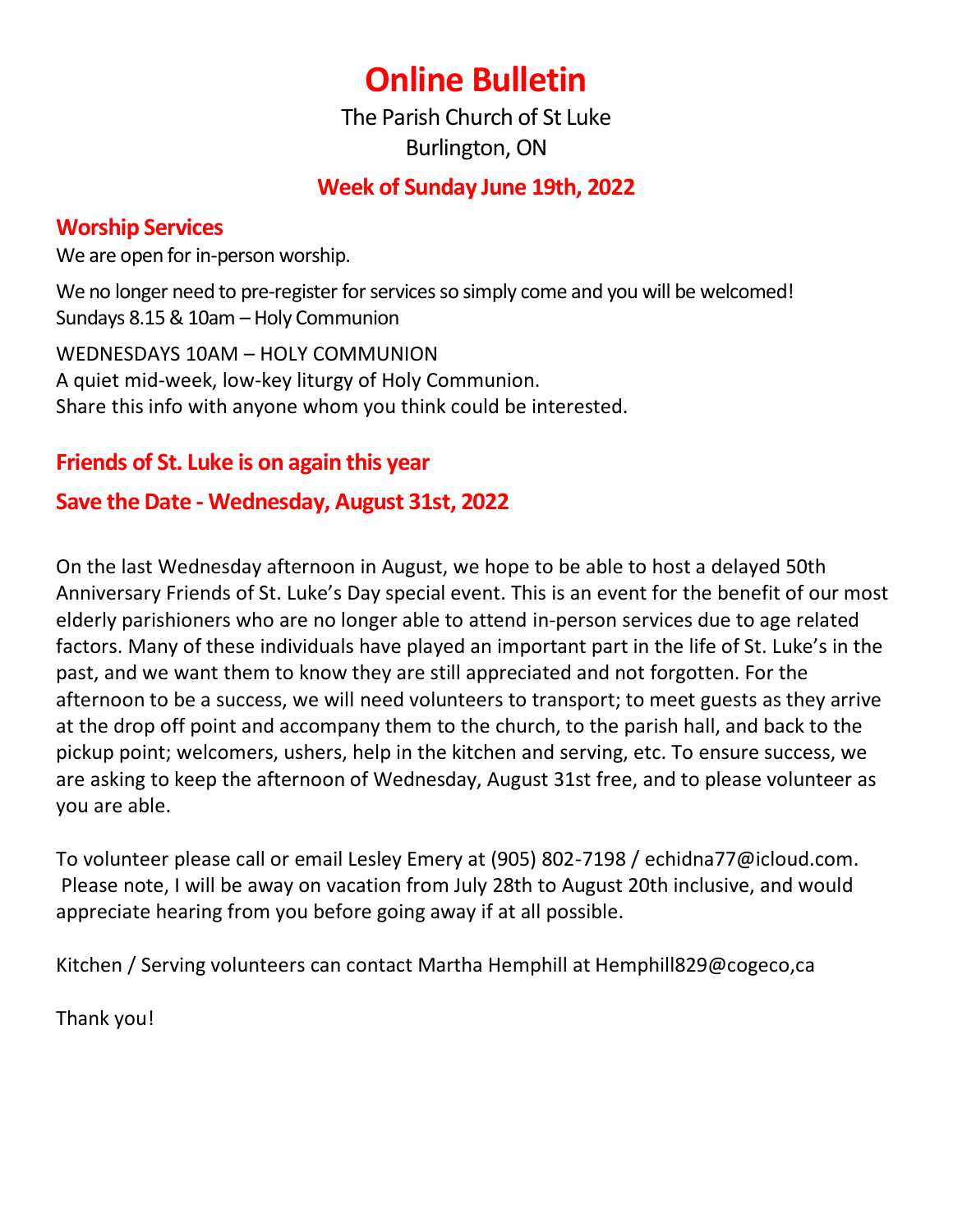# **Online Summer Newsletter**

Please find our St. Luke's Summer Newsletter [on this link](https://stlukesburlington.ca/wp-content/uploads/2022/05/News-and-Views-Summer-2022-version-3-std.pdf). There is a lot going on at St. Luke's, especially as we are opening up more events and activities.

# **Worship Services Online**

At our parish blog www.stlukesburlington.blogspot.com Tuesday & Thursday Evening Prayer after 4:00p.m. Sunday Holy Communion 10:00a.m. **We live stream our 10 am Sunday service on this link:** [www.youtube.com/channel/UC03TRMBsM7-AH8-XU\\_ZBXAg/live](http://www.youtube.com/channel/UC03TRMBsM7-AH8-XU_ZBXAg/live)

**You can find all our online services at our Youtube channel,** [www.youtube.com/stlukeburlingtonniagara](http://www.youtube.com/stlukeburlingtonniagara)

## **Sunday Coffee Hour** On Zoom! At 11:30a.m.

At this address:<https://us02web.zoom.us/j/82885580408>

## **Online weekly gatherings** (Zoom)

Contemplative Prayer –Wednesdays 2p.m. Contact [stuartpike1@gmail.com](mailto:stuartpike1@gmail.com) Outreach –Thursdays 10a.m. Contact [rosreycraft@hotmail.com](mailto:rosreycraft@hotmail.com) Men's Faith and Fellowship Saturdays 9a.m. Contact [stuartpike1@gmail.com](mailto:stuartpike1@gmail.com) Knitters and Friends – Fridays 2p.m. Contact [mary.taslimi@cogeco.ca](mailto:mary.taslimi@cogeco.ca) Bible Study – Mondays 1:30p.m. Contact [sheilaplant134@gmail.com](mailto:sheilaplant134@gmail.com)

#### **St. LUKE'S MISSION ACTION PLANNING**

Our next Mission Action Planning meeting will be on Wednesday June 22nd, 7p.m. This will be our final meeting to put our Mission Action Plan together

22 June - Our final meeting to put together our Mission Action Plan

We hope that you will take this opportunity to help us chart

the course for our future with a desire to grow our parish,

not only in terms of numerical growth, but growing ourselves

as Christians better able to make a difference for good for

our community in the service of God's Kingdom and welcoming new people to join us.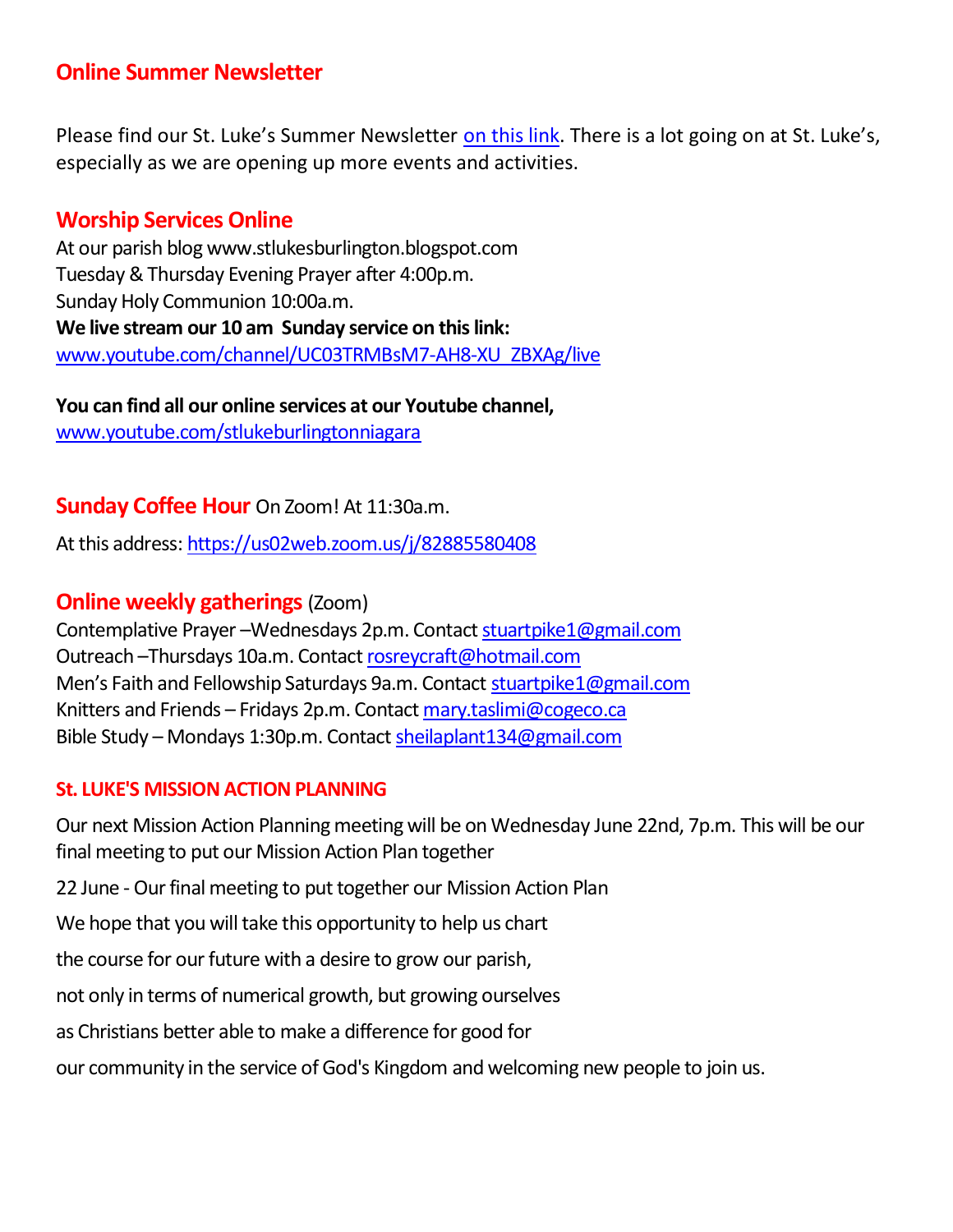## *FRESH FOOD BOX FOR HALTON*

Summer is officially just around the corner – at last ! In addition to enjoying lots of sunshine, major league baseball, and other pursuits, fruits and vegetables are now at their best. So why not think about ordering a selection of local fruit and vegetables through the Fresh Food Box for Halton program - at a very good price.

Two box sizes - \$10 and \$20. Two delivery dates each month. A reminder to pick up your orders of fresh produce on the next delivery date, which is Tuesday June 21, between 3:30 p.m. and 5:00 p.m. at the Parish Hall.

Place your order by **Thursday June 16** for the delivery dates on **July 5 and 19.** Just put your payment (cash only) and contact information in an envelope marked **"Fresh Food Box"** and place the envelope in



the dropbox in front of the Parish Hall. Please remember to indicate the size of food box that you wish to order for each delivery date.

For more information, contact Dave at (905) 632-0489 or by e-mail at davebeck6205@gmail.com

#### **Cemetery news –New Columbaria and more**

The new columbarium niches are now available. Those of you who have been through the churchyard recently will know that not only are the new columbaria in place, but also the surrounding gardens are planted and thriving in the spring weather. If you are interested in acquiring a niche, please contact Michael Skafel of the Cemetery Board to arrange a viewing and learn about the options. In addition, there are a few urn plots available in the cemetery.

Michael Skafel: Res 905 332 0837 or email [mgskafel@outlook.com](mailto:mgskafel@outlook.com)

#### **ST. LUKE'S DONATION ENVELOPE USERS**

Many parishioners who use a box of St. Luke's donation envelopes have not yet been able to pick up their new ones for 2022.

They are available in the office if you are able to stop by.

If you are still not attending in person services and have been mailing or dropping off your donation in an envelope from a previous year, be sure to write your name on the envelope. Envelope numbers often change year to year and an incorrect envelope number could mean that your donation is credited to the wrong person. If you include your name we are able to look up your new number and insure that you get credit for it. Thank you for your help.